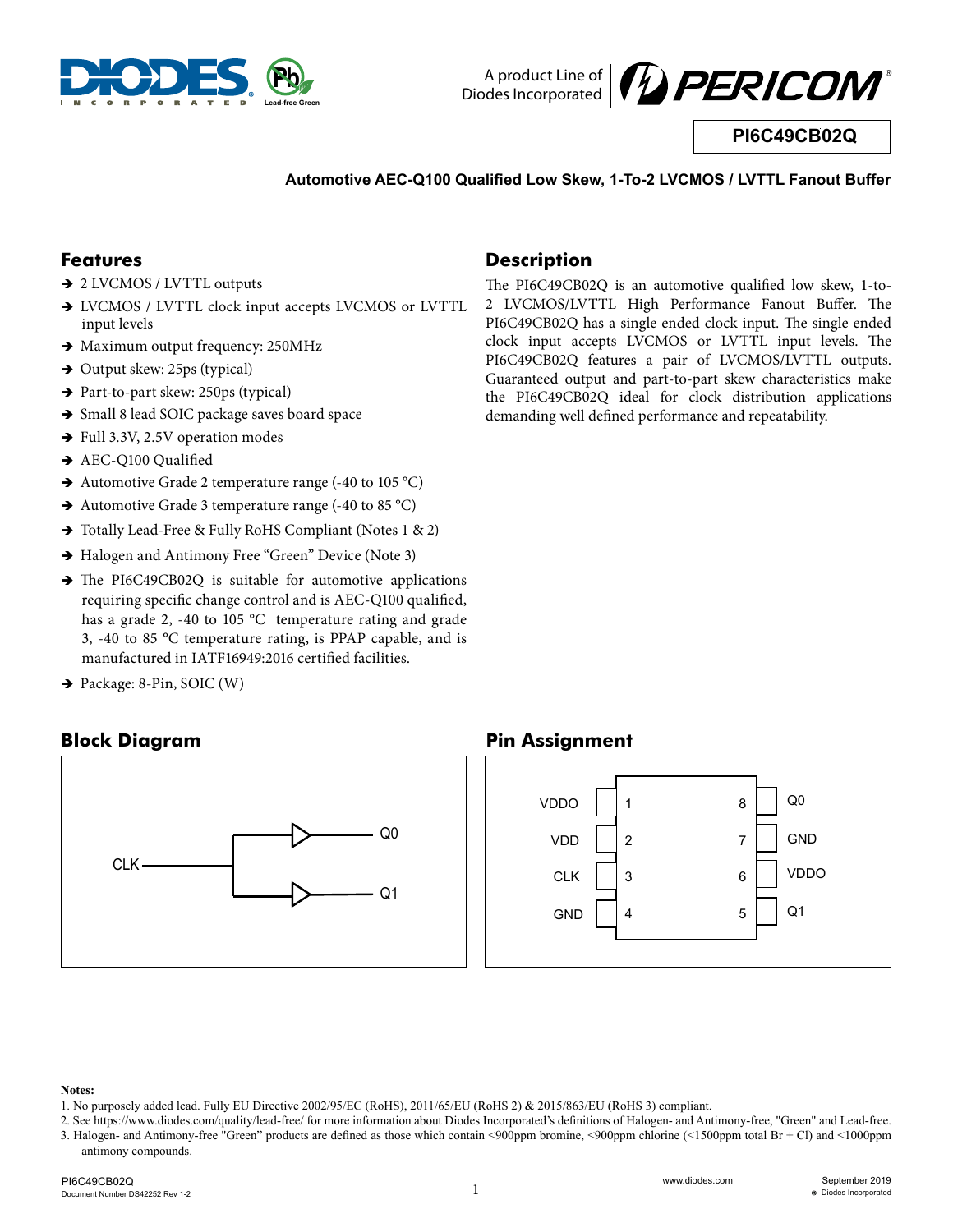



**PI6C49CB02Q**

## **Pin Descriptions**

| Pin# | Pin Name       | Pin Type |  | <b>Pin Description</b>                                |
|------|----------------|----------|--|-------------------------------------------------------|
| 1, 6 | VDDO           | Power    |  | Output supply pins.                                   |
| 12   | <b>VDD</b>     | Power    |  | Core supply pin.                                      |
|      | <b>CLK</b>     | Input    |  | Pull-down LVCMOS / LVTTL clock input.                 |
| 4, 7 | <b>GND</b>     | Power    |  | Power supply ground.                                  |
| 15   | Q1             | Output   |  | Single clock output. LVCMOS / LVTTL interface levels. |
| 8    | Q <sub>0</sub> | Output   |  | Single clock output. LVCMOS / LVTTL interface levels. |

Note: *Pulldown* refer to internal input resistors, typical values in Pin Characteristics table.

## **Pin Characteristics**

| Symbol                                  | Parameter                | <b>Test Conditions</b> | Min. | Typ. | Max. | <b>Units</b> |
|-----------------------------------------|--------------------------|------------------------|------|------|------|--------------|
| $\mathsf{IC}_{\scriptscriptstyle\rm M}$ | Capacitance              |                        |      |      |      |              |
| $R_{\text{pULIDOWN}}$                   | Input Pull-down Resistor |                        |      | 51   |      | kΩ           |
| $\vert R_{\text{out}}\vert$             | Output Impedance         |                        |      |      | 12   |              |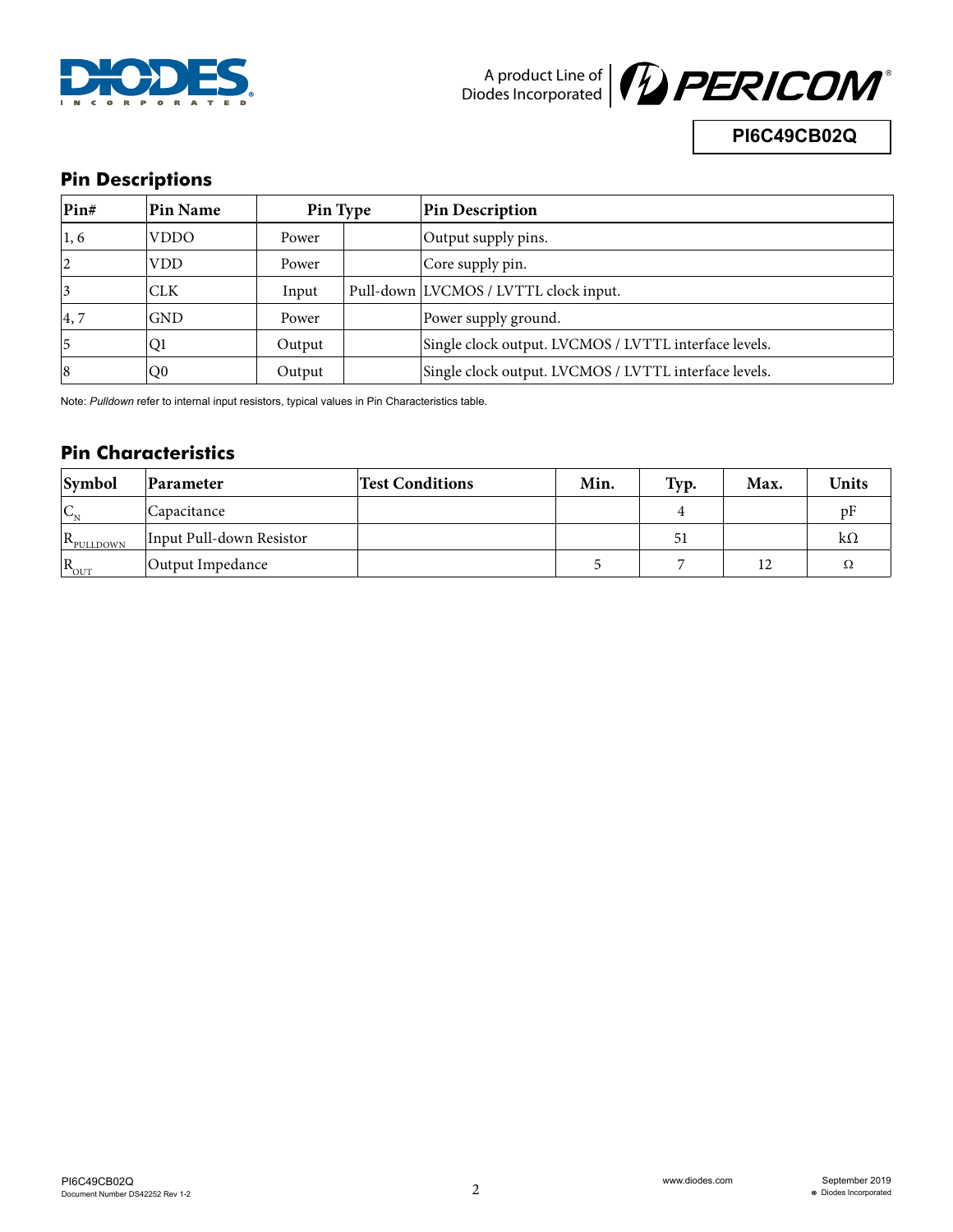



**PI6C49CB02Q**

## **Maximum Ratings**

(Above which useful life may be impaired. For user guidelines, not tested.)

Note:

Stresses beyond those listed under Absolute Maximum Ratings may cause permanent damage to the device. These ratings are stress specifications only. Functional operation of product at these conditions or any conditions beyond those listed in the DC Characteristics or AC Characteristics

is not implied. Exposure to absolute maximum rating conditions for extended periods may affect product reliability.

#### **Recommended Operation Conditions**

| <b>Parameter</b>                                   | Min.     | Typ. | Max.     | <b>Units</b>    |
|----------------------------------------------------|----------|------|----------|-----------------|
| Ambient Operating Temperature (Automotive Grade 2) | $-40$    |      | $+105$   | $\rm ^{\circ}C$ |
| Ambient Operating Temperature (Automotive Grade 3) | $-40$    |      | $+85$    | $\circ$         |
| Power Supply Voltage (measured in respect to GND)  | $+2.375$ |      | $+3.465$ |                 |

### **Power Supply DC Characteristics**

| Symbol                                     | <b>Parameter</b>      | Conditions                                             | Min.  | Typ.  | Max.  | Units |
|--------------------------------------------|-----------------------|--------------------------------------------------------|-------|-------|-------|-------|
|                                            |                       | 3.3V Operation                                         | 3.135 | 3.3   | 3.465 |       |
| <b>VDD</b>                                 | Core Supply Voltage   | 2.5V Operation                                         | 2.375 | 2.5   | 2.625 | V     |
| <b>VDDO</b><br>Output Power Supply Voltage | 3.3V Supply           | 3.135                                                  | 3.3   | 3.465 |       |       |
|                                            |                       | 2.5V Supply                                            | 2.375 | 2.5   | 2.625 | V     |
| <b>IDD</b>                                 | Power Supply Current  | $T_a = -40^{\circ}$ C to 85°C                          |       |       | 5     | mA    |
| <b>IDDO</b>                                | Output Supply Current | Unloaded, 25 MHz, $TA = -40$ °C to<br>$85^{\circ}$ C   |       |       | 6.5   | mA    |
| <b>IDD</b>                                 | Power Supply Current  | $T_a = -40^{\circ}$ C to 105°C                         |       |       | 5     | mA    |
| <b>IDDO</b>                                | Output Supply Current | Unloaded, 25 MHz, $T_A = -40$ °C to<br>$105^{\circ}$ C |       |       | 6.5   | mA    |

Note: Parameters measured up to f<sub>max</sub> unless otherwise noted.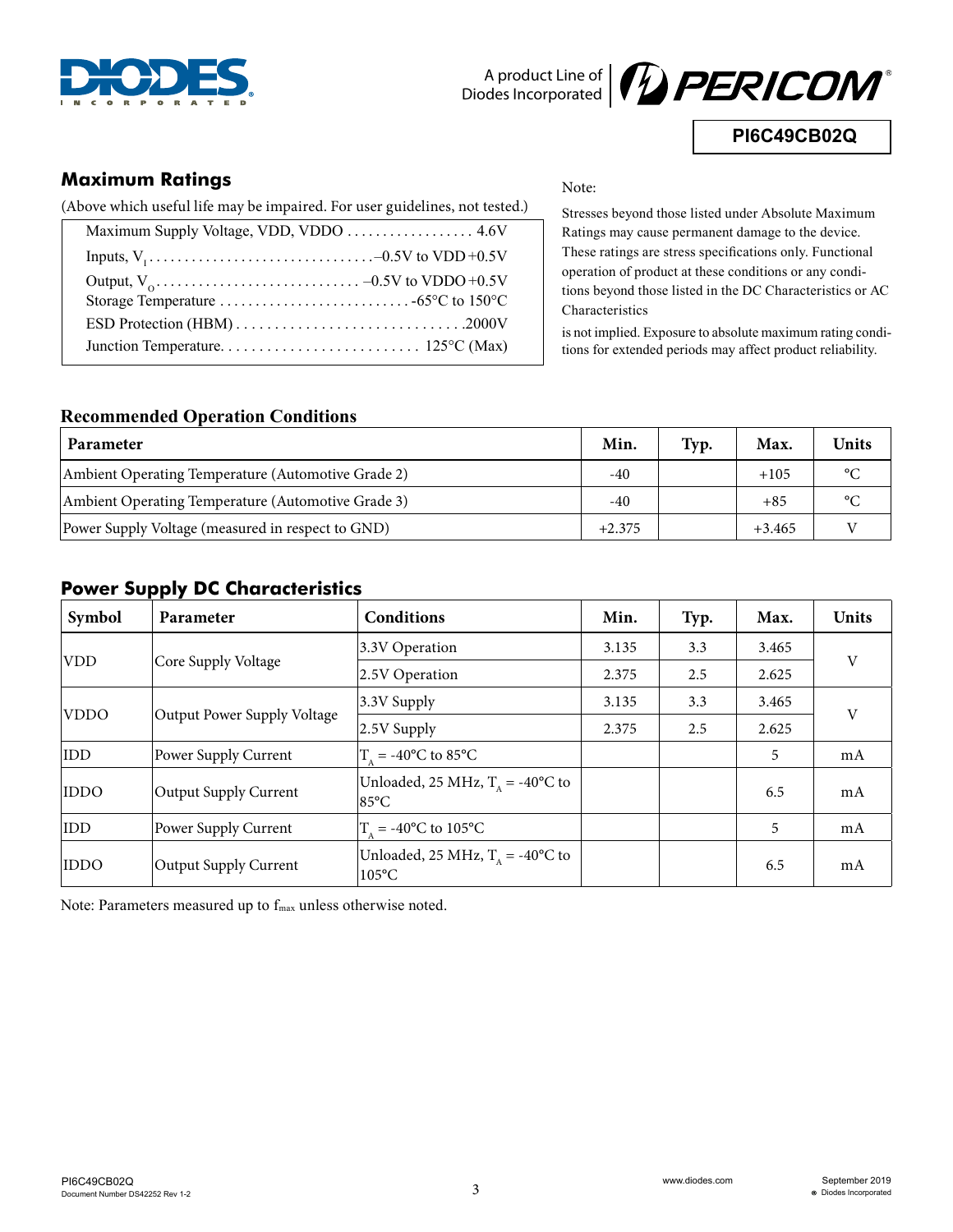



**PI6C49CB02Q**

| Symbol                          | Parameter                | <b>Conditions</b>                  | Min.   | Typ. | Max.      | Units                     |
|---------------------------------|--------------------------|------------------------------------|--------|------|-----------|---------------------------|
|                                 |                          | $VDD = 3.3V$                       | 2      |      | $VDD+0.3$ |                           |
| $V_{\rm _{IH}}$                 | Input High Voltage       | $VDD = 2.5V$                       | 1.7    |      | $VDD+0.3$ | V                         |
|                                 |                          | $VDD = 3.3V$                       | $-0.3$ |      | 0.8       |                           |
| $\mathrm{^{l}V}_{_{IL}}$        | Input Low Voltage        | $VDD = 2.5V$                       | $-0.3$ |      | 0.8       | V                         |
|                                 |                          | $VDD = V_{IN} = 3.465V$            |        |      | 100       |                           |
| $\rm I_{\rm IH}$                | Input High Current       | $VDD = V_{IN} = 2.625V$            |        |      | 80        | $\mu A$                   |
|                                 |                          | $VDD = 3.465V, V_{IN} = 0V$        | $-5$   |      |           |                           |
| $\mathbf{I}_{\text{\tiny{IL}}}$ | <b>Input Low Current</b> | $VDD = 2.625V, V_{av} = 0V$        | $-5$   |      |           | $\mu A$                   |
|                                 |                          | $ VDDO = 3.3V I_{OH} = -100 \mu A$ | 2.9    |      |           | $\ensuremath{\mathbf{V}}$ |
| $ V_{\text{OH}} $               | Output High Voltage      | $ VDDO = 2.5V I_{OH} = -100 \mu A$ | 2.2    |      |           | $\ensuremath{\mathbf{V}}$ |
|                                 |                          | $ VDDO = 3.3V I_{OL} = 100 \mu A$  |        |      | 0.2       | V                         |
| $\rm V_{OL}$                    | Output Low Voltage       | $VDDO = 2.5V   I_{OL} = 100 \mu A$ |        |      | 0.2       | V                         |

# **LVCMOS / LVTTL DC Characteristics,**  $T_A = -40^{\circ}C$  to 85 $^{\circ}C$

## **LVCMOS / LVTTL DC Characteristics,** T<sub>A</sub> = -40°C to 105°C

| Symbol                   | Parameter                | Conditions                         | Min.   | Typ. | Max.      | Units       |
|--------------------------|--------------------------|------------------------------------|--------|------|-----------|-------------|
|                          |                          | $VDD = 3.3V$                       | 2      |      | $VDD+0.3$ | V           |
| $V_{IH}$                 | Input High Voltage       | $VDD = 2.5V$                       | 1.7    |      | $VDD+0.3$ |             |
|                          |                          | $VDD = 3.3V$                       | $-0.3$ |      | 0.8       |             |
| $\rm V_{_{II}}$          | Input Low Voltage        | $VDD = 2.5V$                       | $-0.3$ |      | 0.8       | V           |
|                          |                          | $VDD = V_{IN} = 3.465V$            |        |      | 100       |             |
| $\rm I_{\rm IH}$         | Input High Current       | $ VDD = V_{IN} = 2.625V$           |        |      | 80        | $\mu A$     |
|                          |                          | $VDD = 3.465V, V_{IN} = 0V$        | $-5$   |      |           |             |
| $\vert I_{\rm IL} \vert$ | <b>Input Low Current</b> | $VDD = 2.625V, V_{av} = 0V$        | $-5$   |      |           | $\mu A$     |
|                          |                          | $ VDDO = 3.3V  IOH = -100 \mu A$   | 2.9    |      |           | $\mathbf V$ |
| $V_{\rm OH}$             | Output High Voltage      | $ VDDO = 2.5V I_{OH} = -100 \mu A$ | 2.2    |      |           | V           |
|                          |                          | $VDDO = 3.3V  I_{OL} = 100 \mu A$  |        |      | 0.2       | V           |
| $\rm V_{OL}$             | Output Low Voltage       | $ VDDO = 2.5V Iot = 100 \mu A$     |        |      | 0.2       | V           |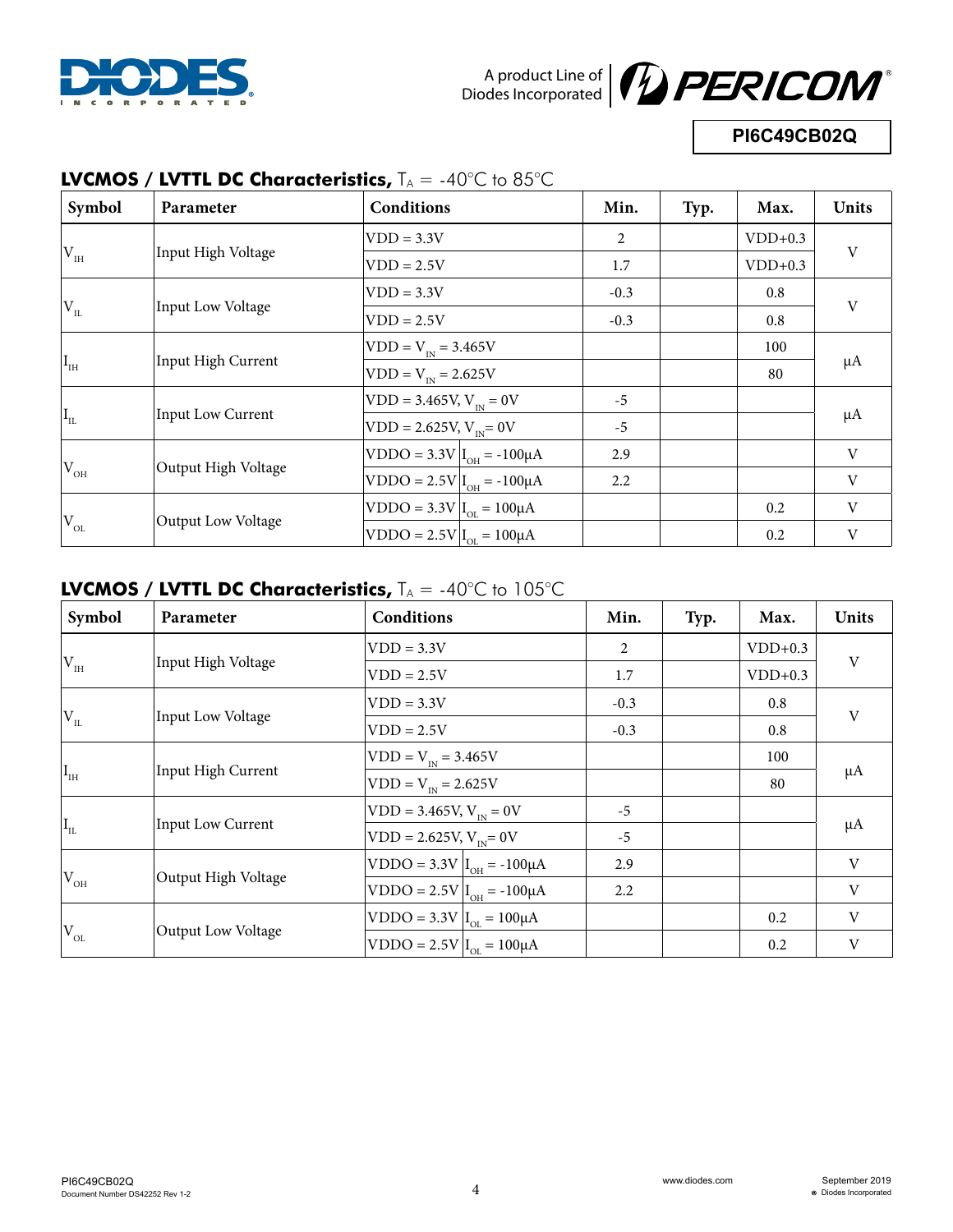



# **PI6C49CB02Q**

| Symbol            | Parameter                        | Conditions                    | Min.           | Typ. | Max. | <b>Units</b> |
|-------------------|----------------------------------|-------------------------------|----------------|------|------|--------------|
|                   |                                  | $VDDO = 3.3V$                 | $\overline{4}$ |      | 250  | MHz          |
| $\rm f_{\rm MAX}$ | Output Frequency                 | $VDDO = 2.5V$                 | $\overline{4}$ |      | 250  |              |
|                   | Propagation Delay, Low-to-       | $VDDO = 3.3V, f \leq 250 MHz$ | 1.4            |      | 2.2  |              |
| $tp_{LH}$         | High <sup>(1)</sup>              | $VDDO = 2.5V, f \leq 250 MHz$ | 1.5            |      | 3.0  | ns           |
| tsk(o)            | Output Skew <sup>(2)</sup>       |                               |                | 25   | 80   | ps           |
| tsk(pp)           | Part-to-Part Skew <sup>(3)</sup> |                               |                | 250  | 800  | ps           |
|                   | Output Rise Time <sup>(4)</sup>  | $VDDO = 3.3V$                 | 100            | 300  | 400  |              |
| $t_{R}$           |                                  | $VDDO = 2.5V$                 | 100            | 350  | 500  | ps           |
|                   |                                  | $VDDO = 3.3V$                 | 100            | 300  | 400  |              |
| $t_{\rm F}$       | Output Fall Time <sup>(4)</sup>  | $VDDO = 2.5V$                 | 100            | 350  | 500  | ps           |
|                   |                                  | $f \leq 133 MHz$              | 48             |      | 52   | $\%$         |
| odc               | Output Duty Cycle <sup>(5)</sup> | $133MHz < f \leq 200MHz$      | 47             |      | 53   | $\%$         |
|                   |                                  | $200MHz < f \leq 250MHz$      | 47             |      | 53   | $\%$         |
|                   |                                  | 156.25MHz (@12kHz to 20MHz)   |                | 0.1  |      | ps           |
| $t_{\rm{jit}}$    | Additive RMS Jitter              | 125MHz (@12kHz to 20MHz)      |                | 0.07 |      | ps           |

# **AC Characteristics,**  $VDD = 3.3V \pm 5\%$ ,  $T_A = -40^{\circ}C$  to 85°C

**Note:**

Parameters measured at  $\mathbf{f}_{\text{MAX}}$  unless otherwise noted.

1. Measured from VDD /2 of the input to VDDO /2 of the output.

2. Defined as skew between outputs at the same supply voltage and with equal load conditions. Measured at VDDO /2.

3. Defined as skew between outputs on different devices operating at the same supply voltages and with equal load conditions. Using the same type of inputs on each device, the outputs are measured at VDDO /2.

4. Defined from 20% to 80%

5. Measured at VDDO /2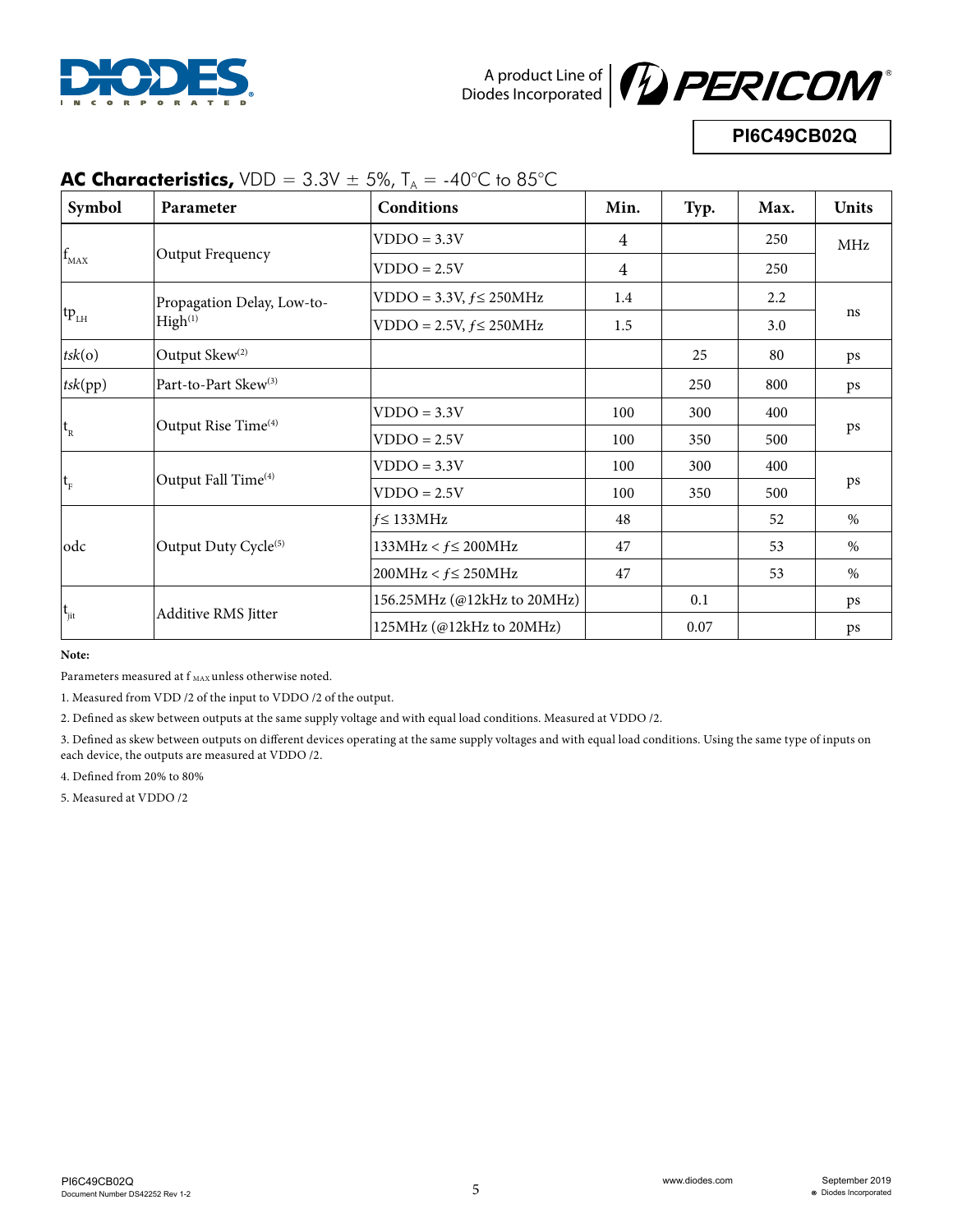



# **PI6C49CB02Q**

| Symbol                    | Parameter                                     | Conditions                     | Min.           | Typ. | Max. | <b>Units</b> |
|---------------------------|-----------------------------------------------|--------------------------------|----------------|------|------|--------------|
|                           |                                               | $VDDO = 3.3V$                  | 4              |      | 250  | MHz          |
| $\mathbf{L}_{\text{MAX}}$ | Output Frequency                              | $VDDO = 2.5V$                  | $\overline{4}$ |      | 250  |              |
|                           |                                               | $VDDO = 3.3V, f \leq 250MHz$   | 1.4            |      | 2.2  |              |
| $tp_{LH}$                 | Propagation Delay, Low-to-High <sup>(1)</sup> | $VDDO = 2.5V, f \leq 250 MHz$  | $1.5\,$        |      | 3.0  | ns           |
| tsk(o)                    | Output Skew <sup>(2)</sup>                    |                                |                | 25   | 80   | ps           |
| tsk(pp)                   | Part-to-Part Skew <sup>(3)</sup>              |                                |                | 250  | 800  | ps           |
|                           | Output Rise Time <sup>(4)</sup>               | $VDDO = 3.3V$                  | 100            | 300  | 400  |              |
| $t_{R}$                   |                                               | $VDDO = 2.5V$                  | 100            | 350  | 500  | ps           |
|                           |                                               | $VDDO = 3.3V$                  | 100            | 300  | 400  |              |
| $ t_F $                   | Output Fall Time <sup>(4)</sup>               | $VDDO = 2.5V$                  | 100            | 350  | 500  | ps           |
|                           |                                               | $f \leq 133 MHz$               | 48             |      | 52   | $\%$         |
| odc                       | Output Duty Cycle <sup>(5)</sup>              | $133MHz < f \leq 200MHz$       | 47             |      | 53   | $\%$         |
|                           |                                               | $200MHz < f \leq 250MHz$       | 47             |      | 53   | $\%$         |
| $t_{\rm{jit}}$            | Additive RMS Jitter                           | 156.25MHz (@12kHz to<br>20MHz) |                | 0.1  |      | ps           |
|                           |                                               | $125MHz$ (@12kHz to 20MHz)     |                | 0.07 |      | ps           |

# **AC Characteristics,**  $VDD = 3.3V \pm 5\%$ ,  $T_A = -40^{\circ}C$  to  $105^{\circ}C$

**Note:**

Parameters measured at  $\boldsymbol{\mathsf{f}}_{\text{MAX}}$  unless otherwise noted.

1. Measured from VDD /2 of the input to VDDO /2 of the output.

2. Defined as skew between outputs at the same supply voltage and with equal load conditions. Measured at VDDO /2.

3. Defined as skew between outputs on different devices operating at the same supply voltages and with equal load conditions. Using the same type of inputs on each device, the outputs are measured at VDDO /2.

4. Defined from 20% to 80%

5. Measured at VDDO /2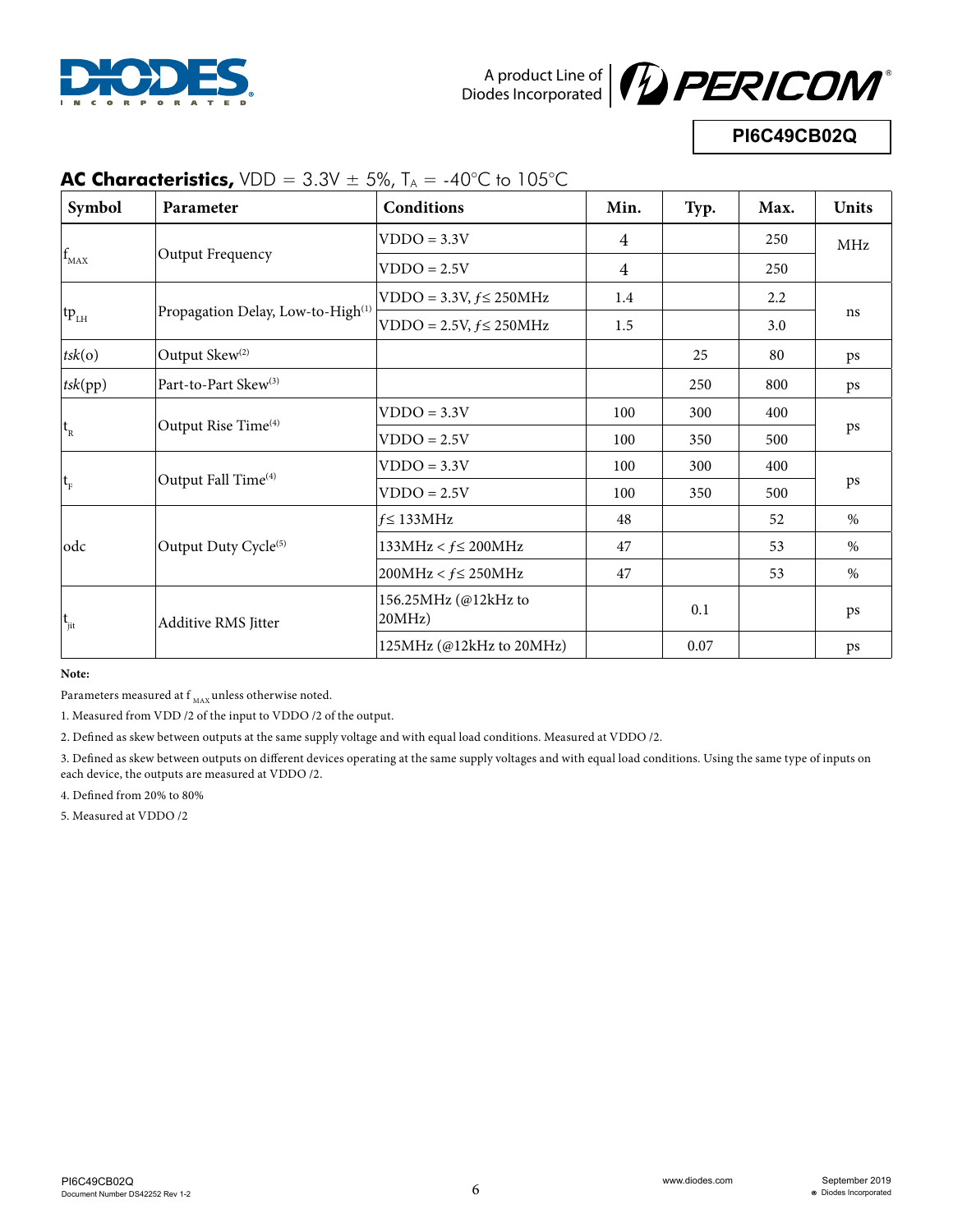



**PI6C49CB02Q**

| Symbol      | Parameter                               | Conditions                    | Min.           | Typ. | Max. | <b>Units</b> |
|-------------|-----------------------------------------|-------------------------------|----------------|------|------|--------------|
| $f_{MAX}$   | Output Frequency                        | $VDDO = 2.5V$                 | $\overline{4}$ |      | 250  | MHz          |
| $tp_{LH}$   | Propagation Delay, Low-to-High $^{(1)}$ | $VDDO = 2.5V, f \leq 250 MHz$ | 1.5            |      | 2.8  | ns           |
| tsk(o)      | Output Skew <sup>(2)</sup>              |                               |                | 25   | 75   | ps           |
| tsk(pp)     | Part-to-Part Skew <sup>(3)</sup>        |                               |                | 250  | 800  | ps           |
| $ t_{R}$    | Output Rise Time <sup>(4)</sup>         | $VDDO = 2.5V$                 | 100            | 350  | 500  | ps           |
| $ t_F $     | Output Fall Time <sup>(4)</sup>         | $VDDO = 2.5V$                 | 100            | 350  | 500  | ps           |
|             |                                         | $f \leq 133 MHz$              | 48             |      | 52   | $\%$         |
| odc         | Output Duty Cycle <sup>(5)</sup>        | $133MHz < f \leq 200MHz$      | 47             |      | 53   | $\%$         |
|             |                                         | $200MHz < f \leq 250MHz$      | 42             |      | 58   | $\%$         |
|             |                                         | 156.25MHz (@12kHz to 20MHz)   |                | 0.1  |      | ps           |
| $ t_{jit} $ | <b>Additive RMS Jitter</b>              | $125MHz$ (@12kHz to 20MHz)    |                | 0.07 |      | ps           |

# **AC Characteristics,**  $VDD = 2.5V \pm 5\%$ ,  $T_A = -40^{\circ}C$  to 85 $^{\circ}C$

**Note:**

Parameters measured at  $\boldsymbol{\mathsf{f}}_{_{\text{MAX}}}$  unless otherwise noted.

1. Measured from VDD /2 of the input to VDDO /2 of the output.

2. Defined as skew between outputs at the same supply voltage and with equal load conditions. Measured at VDDO /2.

3. Defined as skew between outputs on different devices operating at the same supply voltages and with equal load conditions. Using the same type of inputs on each device, the outputs are measured at VDDO /2.

4. Defined from 20% to 80%

5. Measured at VDDO /2

### **AC Test Circuit Load**

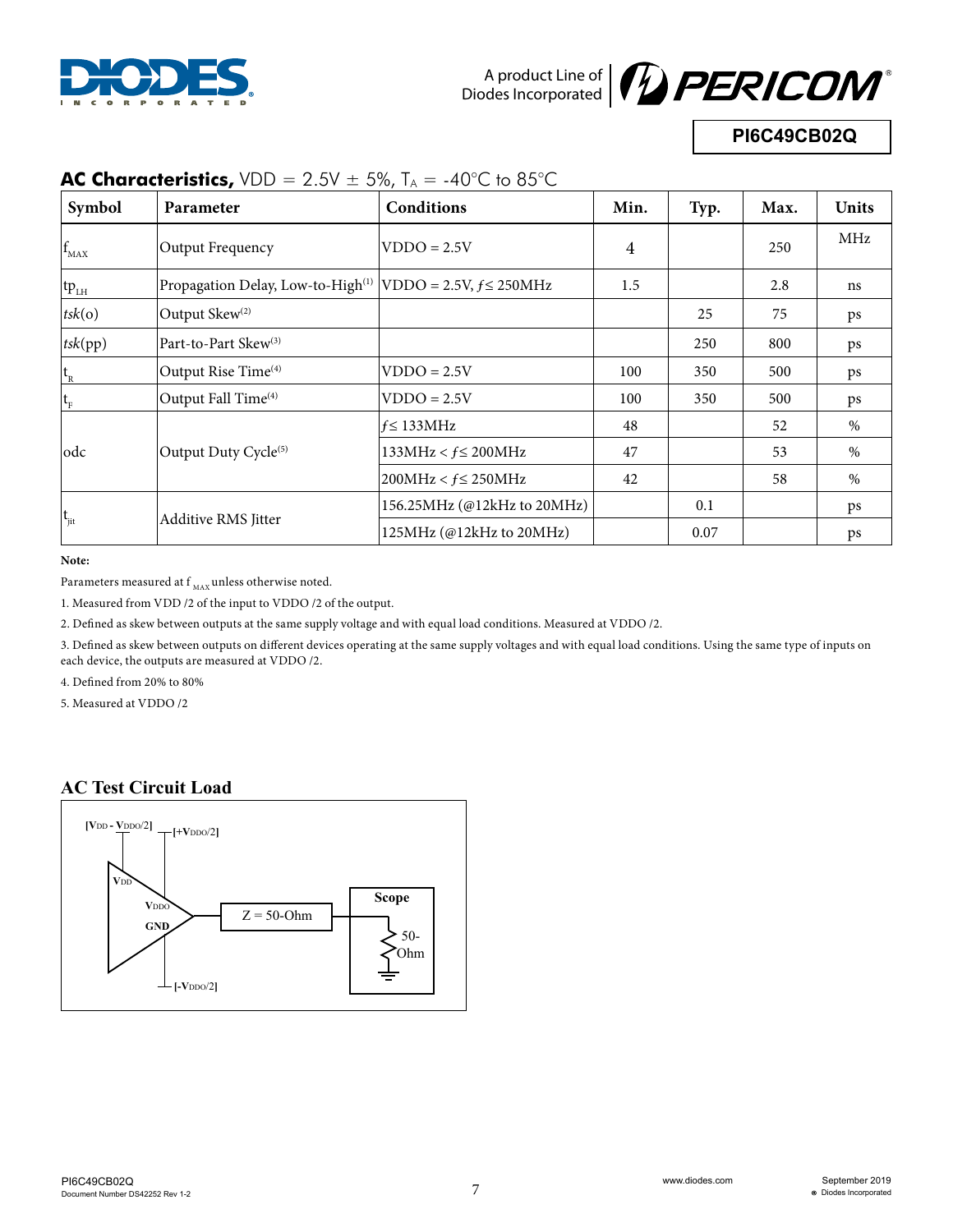



# **PI6C49CB02Q**

| Symbol      | Parameter                                     | <b>Conditions</b>            | Min.           | Typ. | Max. | <b>Units</b> |
|-------------|-----------------------------------------------|------------------------------|----------------|------|------|--------------|
| $f_{MAX}$   | Output Frequency                              | $VDDO = 2.5V$                | $\overline{4}$ |      | 250  | MHz          |
| $tp_{LH}$   | Propagation Delay, Low-to-High <sup>(1)</sup> | $VDDO = 2.5V, f \leq 250MHz$ | 1.5            |      | 2.8  | ns           |
| tsk(o)      | Output Skew <sup>(2)</sup>                    |                              |                | 25   | 75   | ps           |
| tsk(pp)     | Part-to-Part Skew <sup>(3)</sup>              |                              |                | 250  | 800  | ps           |
| $ t_{R}$    | Output Rise Time <sup>(4)</sup>               | $VDDO = 2.5V$                | 100            | 350  | 500  | ps           |
| $ t_F$      | Output Fall Time <sup>(4)</sup>               | $VDDO = 2.5V$                | 100            | 350  | 500  | ps           |
|             |                                               | $f \leq 133 MHz$             | 48             |      | 52   | $\%$         |
| lodc        | Output Duty Cycle $(5)$                       | $133MHz < f \leq 200MHz$     | 47             |      | 53   | $\%$         |
|             |                                               | $200MHz < f \leq 250MHz$     | 42             |      | 58   | $\%$         |
|             |                                               | 156.25MHz (@12kHz to 20MHz)  |                | 0.1  |      | ps           |
| $ t_{jit} $ | <b>Additive RMS Jitter</b>                    | 125MHz (@12kHz to 20MHz)     |                | 0.07 |      | ps           |

## **AC Characteristics,**  $VDD = 2.5V \pm 5\%$ ,  $T_A = -40^{\circ}C$  to 105 $^{\circ}C$

**Note:**

Parameters measured at  $f_{MAX}$  unless otherwise noted.

1. Measured from VDD /2 of the input to VDDO /2 of the output.

2. Defined as skew between outputs at the same supply voltage and with equal load conditions. Measured at VDDO /2.

3. Defined as skew between outputs on different devices operating at the same supply voltages and with equal load conditions. Using the same type of inputs on each device, the outputs are measured at VDDO /2.

4. Defined from 20% to 80%

5. Measured at VDDO /2

#### **Part Marking**



\*: Die Rev (2 or 3) YY: Year WW: Workweek 1st X: Assembly Site Code 2nd X: Wafer Site Code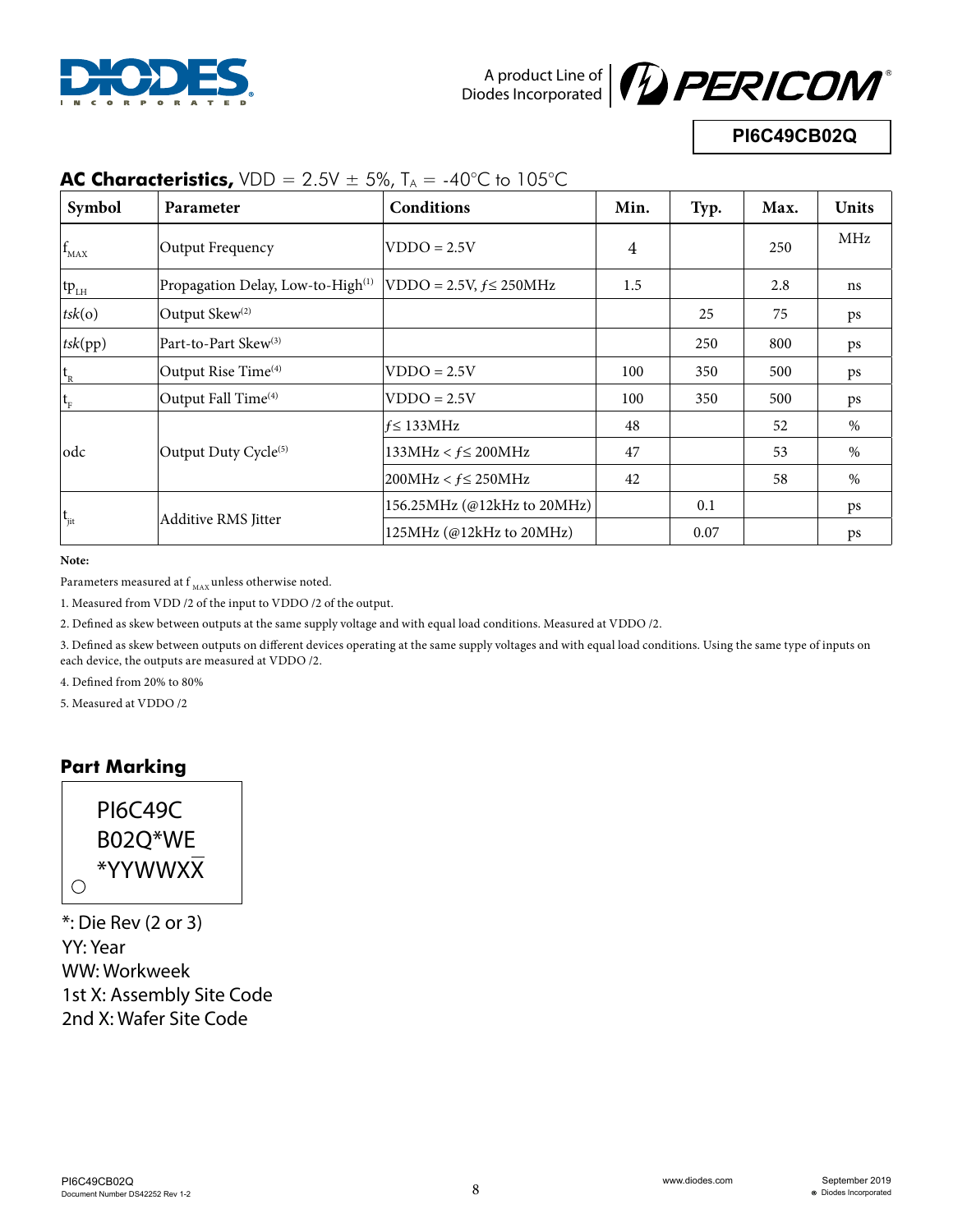



**PI6C49CB02Q**

## **Packaging Mechanical: 8-SOIC (W)**



#### **For latest package info.**

please check: http://www.diodes.com/design/support/packaging/pericom-packaging/packaging-mechanicals-and-thermal-characteristics/

### **Ordering Information**

| Ordering Code   | Package Code | <b>Operating Temperature</b> | <b>Package Description</b> |
|-----------------|--------------|------------------------------|----------------------------|
| PI6C49CB02O2WEX | W            | -40 to 105 °C                | 8-pin, 150mil-Wide (SOIC)  |
| PI6C49CB02O3WEX | W            | -40 to 85 $^{\circ}$ C       | 8-pin, 150mil-Wide (SOIC)  |

**Notes:**

1. No purposely added lead. Fully EU Directive 2002/95/EC (RoHS), 2011/65/EU (RoHS 2) & 2015/863/EU (RoHS 3) compliant.

2. See https://www.diodes.com/quality/lead-free/ for more information about Diodes Incorporated's definitions of Halogen- and Antimony-free, "Green" and Lead-free. 3. Halogen- and Antimony-free "Green" products are defined as those which contain <900ppm bromine, <900ppm chlorine (<1500ppm total Br + Cl) and <1000ppm antimony compounds.

4. Q = Automotive Compliant

5. 2 and  $3 =$  AEC-Q100 Grade Level

6.  $E = Pb$ -free and Green

7. X suffix = Tape/Reel